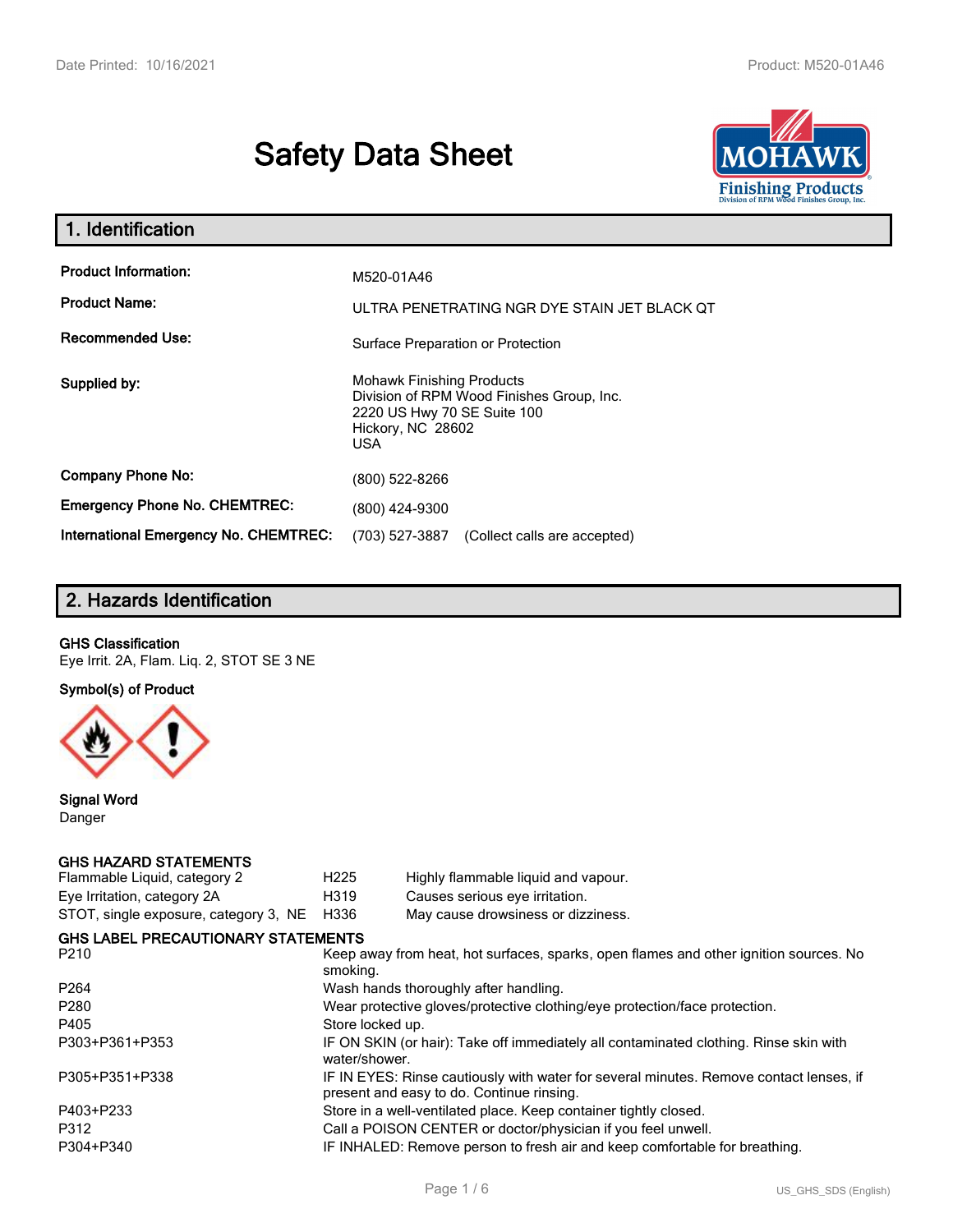| P337+P313                               | If eye irritation persists: Get medical advice/attention.      |  |
|-----------------------------------------|----------------------------------------------------------------|--|
| P403+P235                               | Store in a well-ventilated place. Keep cool.                   |  |
| <b>GHS SDS PRECAUTIONARY STATEMENTS</b> |                                                                |  |
| P <sub>240</sub>                        | Ground/bond container and receiving equipment.                 |  |
| P <sub>241</sub>                        | Use explosion-proof electrical/ventilating/lighting/equipment. |  |
| P <sub>242</sub>                        | Use only non-sparking tools.                                   |  |
| P <sub>243</sub>                        | Take precautionary measures against static discharge.          |  |
|                                         |                                                                |  |

# **3. Composition/Information on ingredients**

| <b>Chemical Name</b> | CAS-No. | Wt. %      | <b>GHS Symbols</b> | <b>GHS</b>       |
|----------------------|---------|------------|--------------------|------------------|
| acetone              | 67-64-1 | $2.5 - 10$ | 55-75 GHS02-GHS07  | H <sub>225</sub> |
| ethanol              | 64-17-5 |            | GHS02              | H225             |

**CHS Statements** H225-302-319-332-336

The exact percentage (concentration) of ingredients is being withheld as a trade secret.

The text for GHS Hazard Statements shown above (if any) is given in the "Other information" Section.

# **4. First-aid Measures**



FIRST AID - EYE CONTACT: IF IN EYES: Rinse cautiously with water for several minutes. Remove contact lenses, if present and easy to do. Continue rinsing. If eye irritation persists: Get medical advice/attention.

FIRST AID - SKIN CONTACT: IF ON SKIN (or hair): Take off immediately all contaminated clothing. Rinse skin with water/shower.

FIRST AID - INGESTION: IF SWALLOWED: rinse mouth. Do NOT induce vomiting. IF exposed or if you feel unwell: Call a POISON CENTER or doctor/physician.

FIRST AID - INHALATION: IF INHALED: Remove person to fresh air and keep comfortable for breathing.

# **5. Fire-fighting Measures**

**SPECIAL FIREFIGHTING PROCEDURES:** Evacuate all persons from the fire area to a safe location. Move non-burning material, as feasible, to a safe location as soon as possible. Fire fighters should be protected from potential explosion hazards while extinguishing the fire. Wear self-contained breathing apparatus (SCBA) and full fire-fighting protective clothing. Thoroughly decontaminate all protective equipment after use. Containers of this material may build up pressure if exposed to heat (fire). Use water spray to cool fire-exposed containers. Use water spray to disperse vapors if a spill or leak has not ignited. DO NOT extinguish a fire resulting from the flow of flammable liquid until the flow of the liquid is effectively shut off. This precaution will help prevent the accumulation of an explosive vapor-air mixture after the initial fire is extinguished.

**FIREFIGHTING EQUIPMENT:** This is a NFPA/OSHA Class 1B or less flammable liquid. Follow NFPA30, Chapter 16 for fire protection and fire suppression. Use a dry chemical, carbon dioxide, or similar ABC fire extinguisher for incipeint fires. Water may be used to cool and prevent rupture of containers that are exposed to heat from fire.

# **6. Accidental Release Measures**

#### **ENVIRONMENTAL MEASURES:** No Information

**STEPS TO BE TAKEN IN CASE MATERIAL IS RELEASED OR SPILLED:** Follow personal protective equipment recommendations found in Section VIII. Personal protective equipment needs must be evaluated based on information provided on this sheet and the special circumstances created by the spill including; the material spilled, the quantity of the spill, the area in which the spill occurred, and the training and the expertise of employees in the area responding to the spill. Never exceed any occupational exposure limits. Shut off ignition sources; including electrical equipment and flames. Do not allow smoking in the area. Do not allow the spilled product to enter public drainage system or open waterways.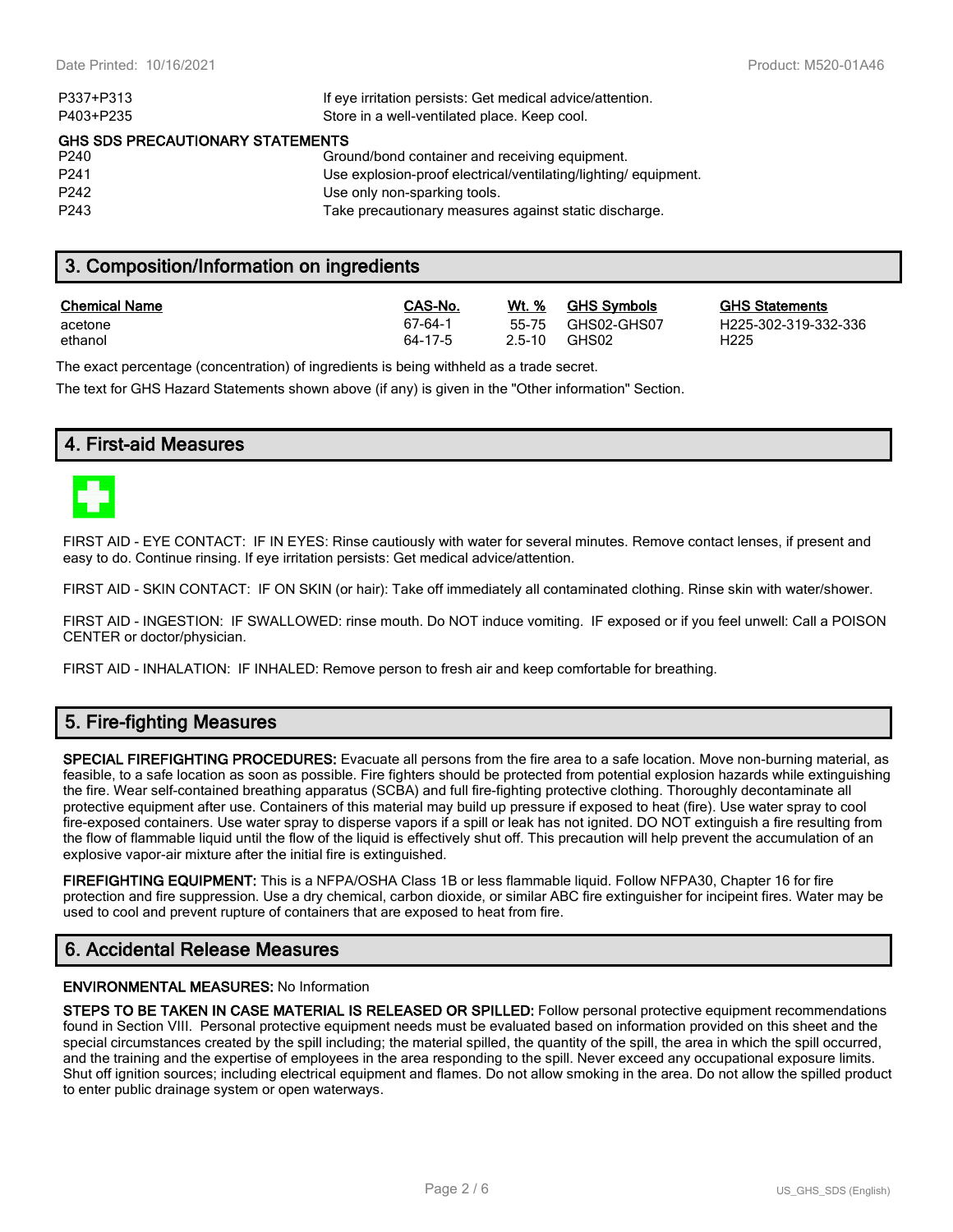# **7. Handling and Storage**



**HANDLING:** Avoid inhalation and contact with eyes, skin, and clothing. Wash hands thoroughly after handling and before eating or drinking. In keeping with safe handling practices, avoid ignition sources (smoking, flames, pilot lights, electrical sparks); ground and bond containers when transferring the material to prevent static electricity sparks that could ignite vapor and use spark proof tools and explosion proof equipment. Empty containers may retain product residue or vapor. Do not pressurize, cut, weld, braze, solder, drill, grind, or expose container to heat, flame, sparks, static electricity, or other sources of ignition. Any of these actions can potentially cause an explosion that may lead to injury.

**STORAGE:** Keep containers closed when not in use. Store in cool well ventilated space away from incompatible materials.

# **8. Exposure Controls/Personal Protection**

| Ingredients with Occupational Exposure Limits |                      |                         |                          |                         |
|-----------------------------------------------|----------------------|-------------------------|--------------------------|-------------------------|
| <b>Chemical Name</b>                          | <b>ACGIH TLV-TWA</b> | <b>ACGIH-TLV STEL</b>   | <b>OSHA PEL-TWA</b>      | <b>OSHA PEL-CEILING</b> |
| acetone<br>ethanol                            | $250$ ppm<br>N.D.    | $500$ ppm<br>$1000$ ppm | $1000$ ppm<br>$1000$ ppm | N.D.<br>N.D.            |

**Further Advice: MEL = Maximum Exposure Limit OES = Occupational Exposure Standard SUP = Supplier's Recommendation Sk = Skin Sensitizer N.E. = Not Established N.D. = Not Determined**

#### **Personal Protection**



**RESPIRATORY PROTECTION:** Use adequate engineering controls and ventilation to keep levels below recommended or statutory exposure limits. If exposure levels exceed limits use appropriate approved respiratory protection equipment.

**SKIN PROTECTION:** Wear chemical resistant footwear and clothing such as gloves, an apron or a whole body suit as appropriate.



**EYE PROTECTION:** Wear chemical-resistant glasses and/or goggles and a face shield when eye and face contact is possible due to splashing or spraying of material.



**OTHER PROTECTIVE EQUIPMENT:** No Information



**HYGIENIC PRACTICES:** It is good practice to avoid contact with the product and/or its vapors, mists or dust by using appropriate protective measures. Wash thoroughly after handling and before eating or drinking.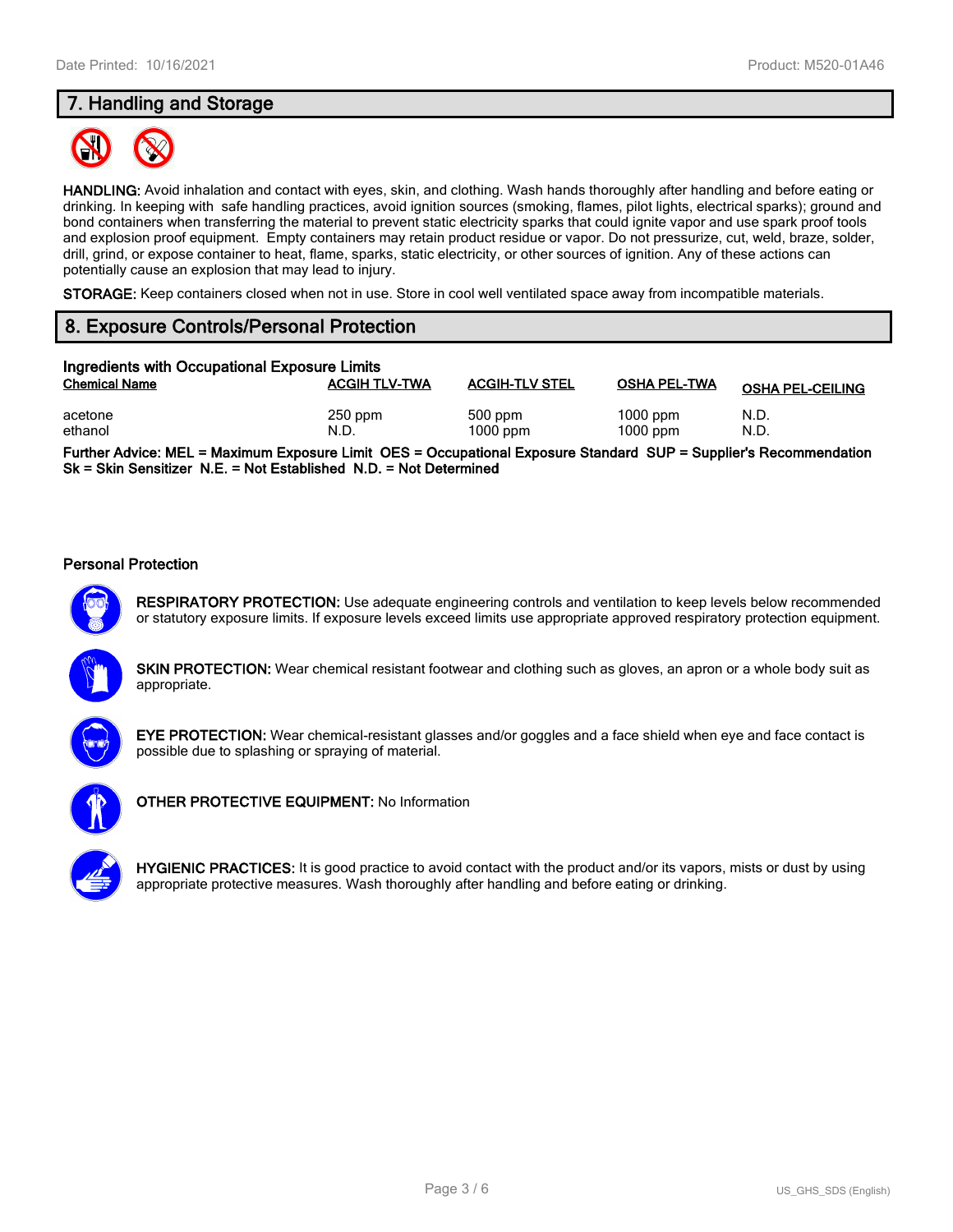**N.I. = No Information**

# **9. Physical and Chemical Properties**

| Appearance:                    | Clear Liquid                     | <b>Physical State:</b>                      | <b>LIQUID</b>  |
|--------------------------------|----------------------------------|---------------------------------------------|----------------|
| Odor:                          | <b>Moderately Strong Alcohol</b> | <b>Odor Threshold:</b>                      | Not determined |
| Density, g/cm3:                | 0.847                            | pH:                                         | Not determined |
| Freeze Point, °F:              | Not determined                   | Viscosity:                                  | Not determined |
| <b>Solubility in Water:</b>    | Not determined                   | Partition Coefficient, n-octanol/<br>water: | Not determined |
| Decomposition temperature, °F: | Not determined                   | <b>Explosive Limits, %:</b>                 | Not determined |
| Boiling Range, °F:             | $>100$ °F                        | Flash Point, °F:                            | $-4$ $\circ$ F |
| Combustibility:                | <b>Supports Combustion</b>       | Auto-Ignition Temperature, °F:              | Not determined |
| <b>Evaporation Rate:</b>       | <b>Faster than Diethyl Ether</b> | Vapor Pressure, mmHq:                       | Not determined |
| Vapor Density:                 | Not determined                   |                                             |                |

# **10. Stability and reactivity**

**STABILITY:** Stable under normal conditions.

**CONDITIONS TO AVOID:** Heat, flames and sparks.

**INCOMPATIBILITY:** Acids, Bases, Oxidizing agents

**HAZARDOUS DECOMPOSITION PRODUCTS:** Not determined.

# **11. Toxicological information**

**Practical Experiences**

**EMERGENCY OVERVIEW:** No Information

**EFFECT OF OVEREXPOSURE - EYE CONTACT:** No Information

**EFFECT OF OVEREXPOSURE - INGESTION:** No Information

**EFFECT OF OVEREXPOSURE - INHALATION:** No Information

**EFFECT OF OVEREXPOSURE - SKIN CONTACT:** No Information

**CARCINOGENICITY:** No Information

#### **PRIMARY ROUTE(S) OF ENTRY:**

**Eye Contact, Skin Contact, Inhalation**

# **Acute Toxicity Values**

**The acute effects of this product have not been tested. Data on individual components are tabulated below**

| CAS-No. | <b>Chemical Name</b> |
|---------|----------------------|
| 67-64-1 | acetone              |

**Casary Chemical Chemical LD50 Chemical LD50 Vapor LC50** 1800 mg/kg Rat 20000 mg/kg Rabbit 50.1 mg/L Rat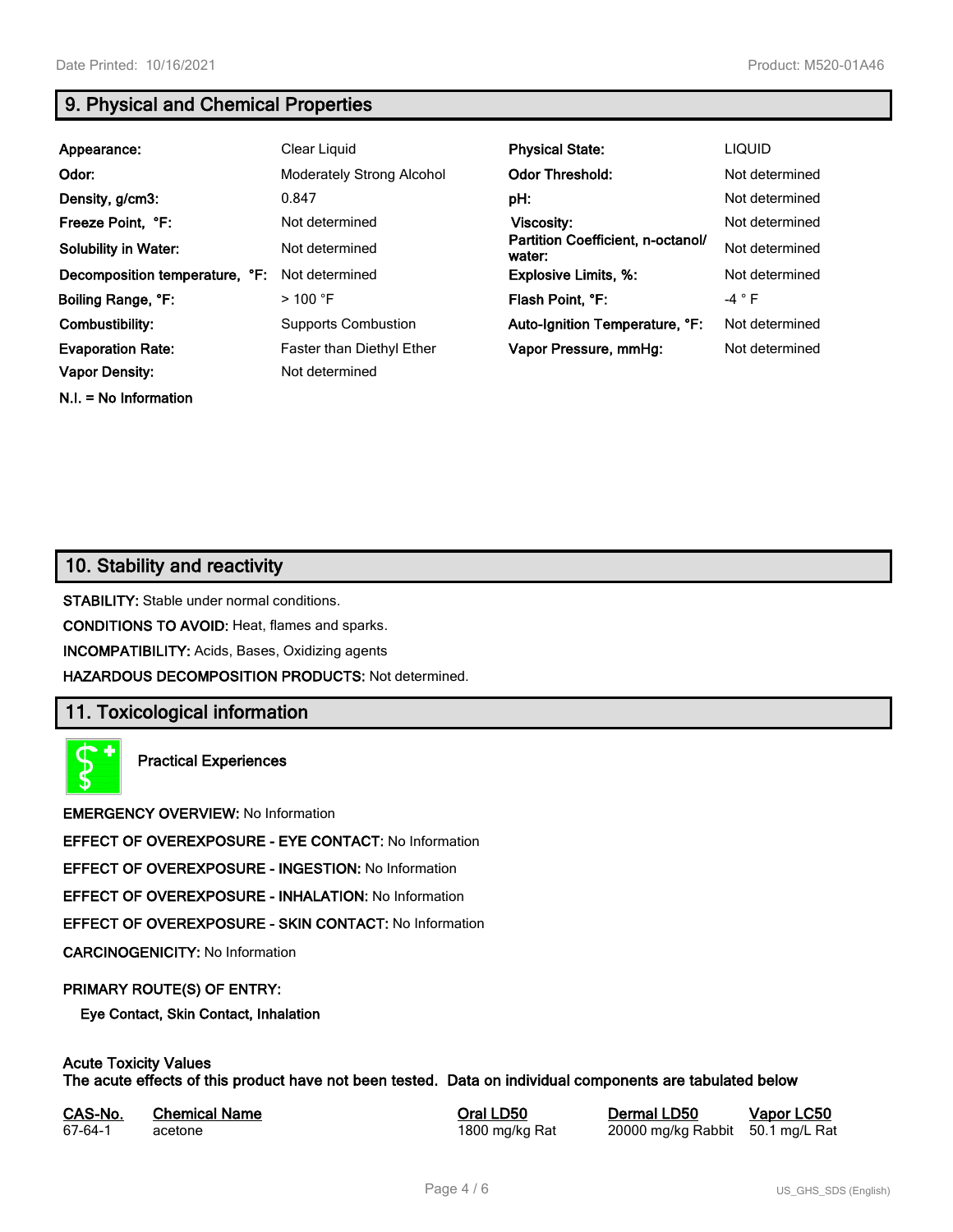#### 64-17-5 ethanol 7060 mg/kg Rat 15,800 mg/kg 124.7 mg/L Rat

#### **N.I. = No Information**

### **12. Ecological information**

**ECOLOGICAL INFORMATION:** Ecological evaluation of this material has not been performed; however, do not allow the product to be released to the environment without governmental approval/permits.

### **13. Disposal Information**



**Product**

**DISPOSAL METHOD:** Waste from this material may be a listed and/or characteristic hazardous waste. Dispose of material, contaminated absorbent, container and unused contents in accordance with local, state, and federal regulations.

**STEPS TO BE TAKEN IN CASE MATERIAL IS RELEASED OR SPILLED:** Follow personal protective equipment recommendations found in Section VIII. Personal protective equipment needs must be evaluated based on information provided on this sheet and the special circumstances created by the spill including; the material spilled, the quantity of the spill, the area in which the spill occurred, and the training and the expertise of employees in the area responding to the spill. Never exceed any occupational exposure limits. Shut off ignition sources; including electrical equipment and flames. Do not allow smoking in the area. Do not allow the spilled product to enter public drainage system or open waterways.

# **14. Transport Information**

#### **SPECIAL TRANSPORT PRECAUTIONS:** No Information

**DOT:** CONSUMER COMMODITY

**IATA:** UN1263, PAINT, 3, II

**IMDG:** UN1263, PAINT, 3, II

# **15. Regulatory Information**

#### **U.S. Federal Regulations:**

#### **CERCLA - SARA Hazard Category**

This product has been reviewed according to the EPA 'Hazard Categories' promulgated under Sections 311 and 312 of the Superfund Amendment and Reauthorization Act of 1986 (SARA Title III) and is considered, under applicable definitions, to meet the following categories:

Fire Hazard, Acute Health Hazard

#### **SARA SECTION 313**

This product contains the following substances subject to the reporting requirements of Section 313 of Title III of the Superfund Amendment and Reauthorization Act of 1986 and 40 CFR part 372:

No Sara 313 components exist in this product.

#### **TOXIC SUBSTANCES CONTROL ACT**

This product contains the following chemical substances subject to the reporting requirements of TSCA 12(B) if exported from the United States:

No TSCA components exist in this product.